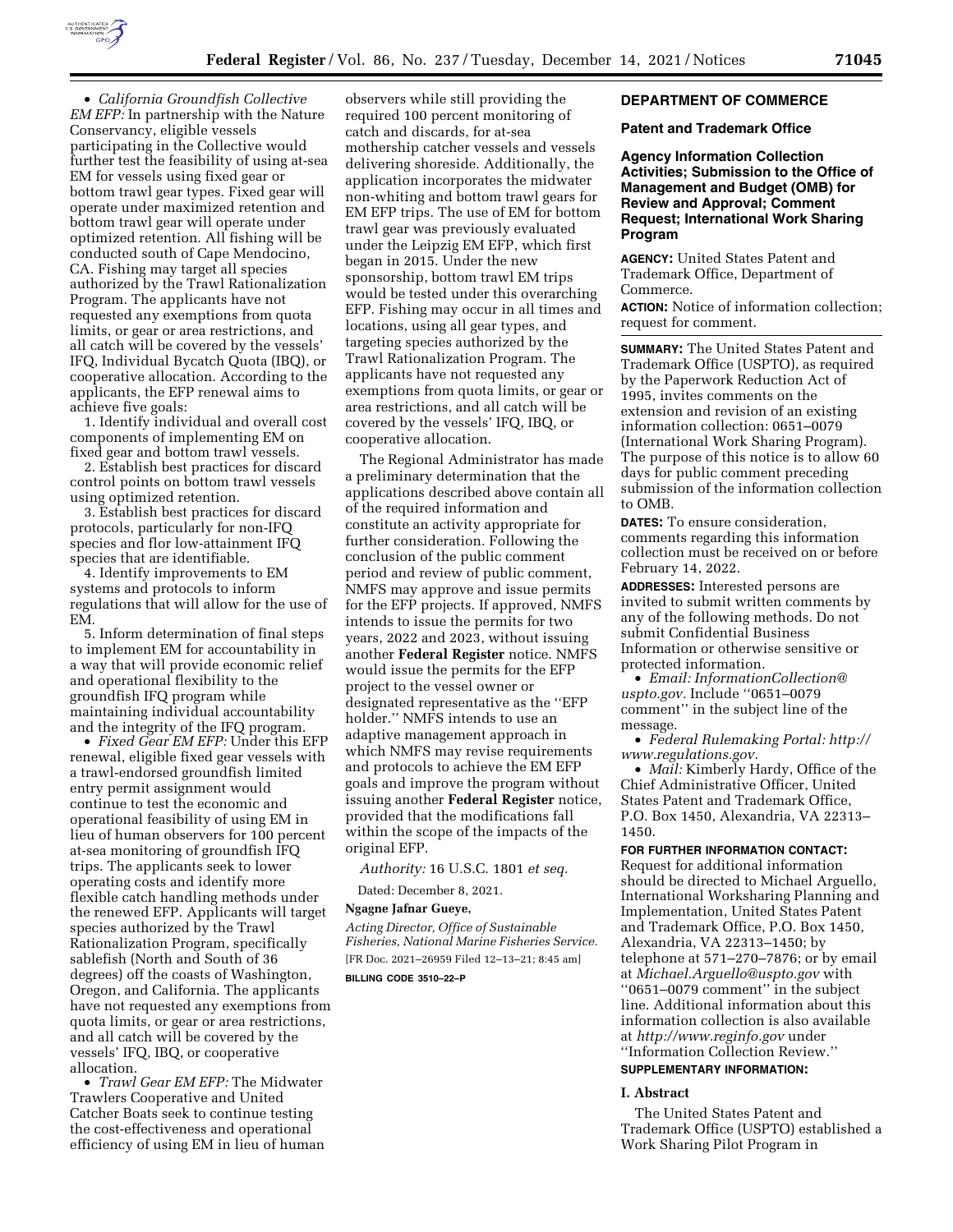conjunction with the Japan Patent Office (JPO) and the Korean Intellectual Property Office (KIPO) to study how the exchange of search results between offices for corresponding counterpart applications improves patent quality and facilitates the examination of patent applications in both offices. Under this Work Sharing Pilot Program, two Collaborative Search Pilot (CSP) programs—USPTO–JPO and USPTO– KIPO—have been implemented. Through their respective CSP(s), each office concurrently conducts searches on corresponding counterpart applications. Each office's search results are exchanged following these concurrent searches, which provides examiners with a comprehensive set of art before them at the commencement of examination.

Work sharing between Intellectual Property (IP) offices is critical for increasing the efficiency and quality of patent examination worldwide. The exchange of information and documents between IP offices also benefits applicants by promoting compact prosecution, reducing pendency, and supporting patent quality by reducing the likelihood of inconsistencies in patentability determinations among IP offices when considering corresponding counterpart applications. The gains in efficiency and quality are achieved through a collaborative work sharing approach to the evaluation of patent

claims. As a result of this exchange of search reports, the examiners in both offices may have a more comprehensive set of references before them when making an initial patentability determination.

This information collection is necessary so that applicants that file applications in the USPTO, JPO, and KIPO may participate in the Work Sharing Pilot Program. The Program enables its participants to engage in the exchange of IP documents between the said countries to facilitate efficient worldwide patent examinations. This information collection is comprised of three items: The Petition for Participation in the CSP Program Between the JPO and the USPTO; the Petition for Participation in the CSP Program Between the KIPO and the USPTO; and the CSP Survey. The Petitions for Participation are used by patent applicants to request participation in the CSP Program. The CSP Survey is used to collect feedback on the program's value, monitor usage of the program, and to measure the benefits the program provides to participants.

# **II. Method of Collection**

The forms associated with this information collection may be downloaded from the USPTO website in Portable Document Format (PDF) and filled out electronically. Requests to

participate in the International Work Sharing Program must be submitted online using EFS-Web, the USPTO's web-based electronic filing system.

### **III. Data**

*OMB Control Number:* 0651–0079. *Forms:* (SB = Specimen Book). • PTO/SB/437 (Petition to Make

- Special Under the Expanded Collaborative Search Pilot Program).
- PTO/SB/438 (Collaborative Search Pilot Program Survey).

*Type of Review:* Extension and revision of a currently approved

information collection.

*Affected Public:* Private sector; individuals or households.

*Respondent's Obligation:* Required to obtain or retain benefits.

*Estimated Number of Annual Respondents:* 300 respondents.

*Estimated Number of Annual Responses:* 300 responses.

*Estimated Time per Response:* The USPTO estimates that the responses in this information collection will take the public approximately between 5 minutes (0.08 hours) and 3 hours to complete. This includes the time to gather the necessary information, create the document, and submit the completed request to the USPTO.

*Estimated Total Annual Respondent Burden Hours:* 462 hours.

*Estimated Total Annual Respondent Hourly Cost Burden:* \$200,970.

| Item<br>No. | Item                                                                                                                                                                                 | Estimated<br>annual<br>respondents | Estimated<br>responses per<br>respondent | Estimated<br>annual<br>responses | <b>Estimated time</b><br>for response<br>(hour) | Estimated<br>burden<br>(hour/year) | Rate <sup>1</sup><br>(\$/hour) | Estimated<br>annual<br>respondent<br>cost burden |
|-------------|--------------------------------------------------------------------------------------------------------------------------------------------------------------------------------------|------------------------------------|------------------------------------------|----------------------------------|-------------------------------------------------|------------------------------------|--------------------------------|--------------------------------------------------|
|             |                                                                                                                                                                                      | (a)                                | (b)                                      | $(a) \times (b) = (c)$           | (d)                                             | $(c) \times (d) = (e)$             | (f)                            | (e) $\times$ (f) = (g)                           |
| $1$         | Petition for Participa-<br>tion in the Collabo-<br>rative Search Pilot<br>(CSP) Program<br>Between the<br>Japan Patent Of-<br>fice (JPO) and the<br>USPTO.                           | 37                                 |                                          | 37                               | 3                                               | 111                                | \$435                          | \$48,285                                         |
| $2$         | Petition for Participa-<br>tion in the Collabo-<br>rative Search Pilot<br>(CSP) Program<br>Between the Ko-<br>rean Intellectual<br><b>Property Office</b><br>(KPO) and the<br>USPTO. | 75                                 |                                          | 75                               | 3                                               | 225                                | 435                            | 97,875                                           |
| $3$         | CSP Survey                                                                                                                                                                           | 112                                |                                          | 112                              | (5 minutes)                                     | 9                                  | 435                            | 3,915                                            |
|             | Totals                                                                                                                                                                               | 224                                |                                          | 224                              |                                                 | 345                                |                                | 150,075                                          |

# TABLE 1—TOTAL BURDEN HOURS AND HOURLY COSTS TO PRIVATE SECTOR RESPONDENTS

<sup>1</sup> 2021 Report of the Economic Survey, published by the Committee on Economics of Legal Practice of the American Intellectual Property Law Association (AIPLA);<br>pg. F–27. The USPTO uses the average billing rate for intelle